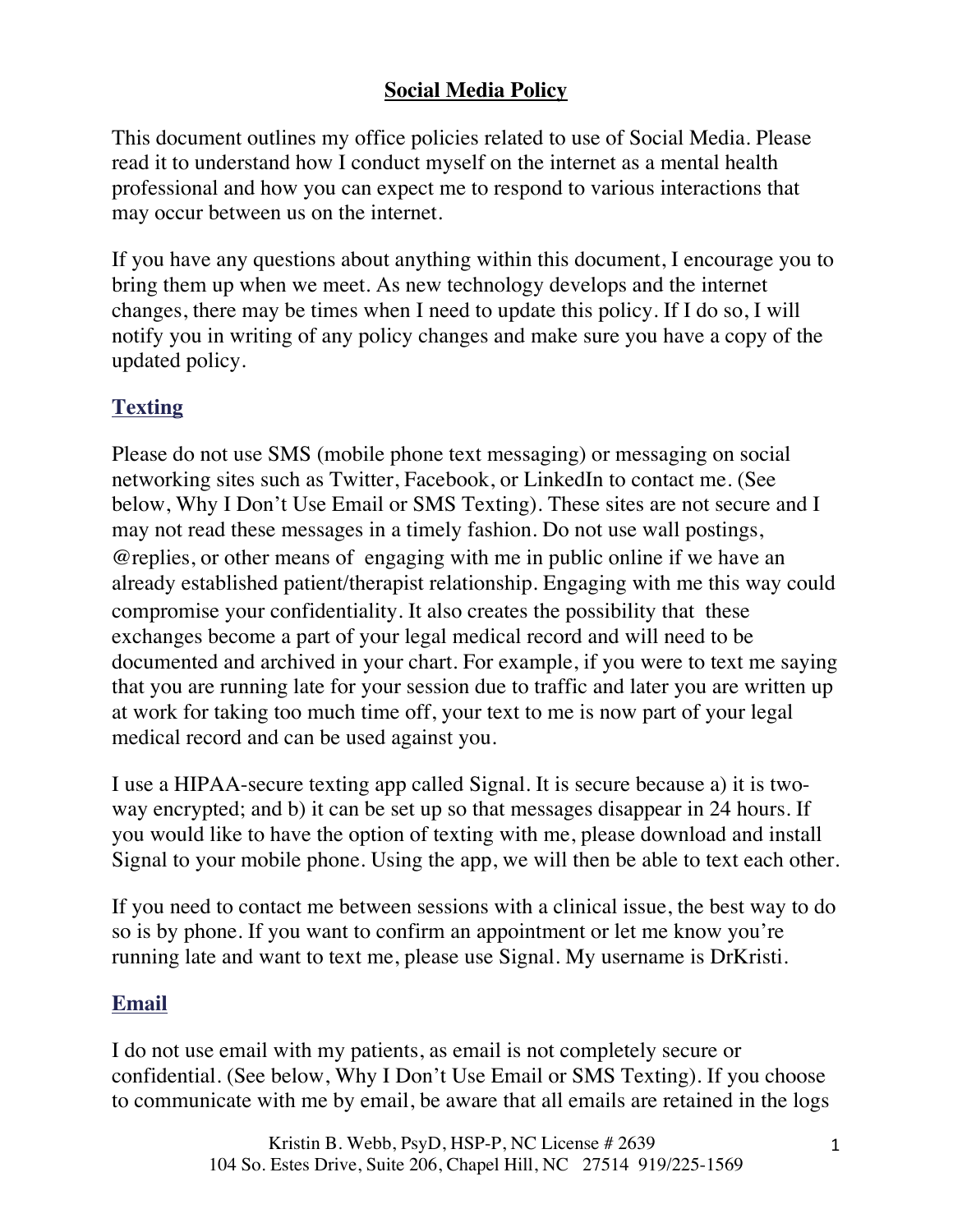of your and my internet service providers (ISP). If you use gmail, Google retains your emails on their server indefinitely. While it is unlikely that someone will be looking at these logs, they are, in theory, available to be read by the system administrator(s) of the ISP. You should also know that any emails I receive from you and any responses that I send to you become a part of your legal medical record. For instance, if you email me that you are enraged at your husband, and later you file for divorce, your email to me is now part of the legal medical record and can be subpoenaed by your husband's attorney.

## **Friending**

I do not accept friend or contact requests from current or former patients on any social networking site (Facebook, LinkedIn, Twitter, or Instagram). When I open a new chart, part of my process is to block new patients on Facebook. This protects both of us, as you will be unable to see anything I post – even if I "like" a post on a news site, for example. I believe that adding patients as friends or contacts on these sites can compromise your confidentiality and our respective privacy. It may also blur the boundaries of our therapeutic relationship. If you have questions about this, please bring them up when we meet and we can talk more about it.

### **Following**

I keep a professional Facebook page (www.facebook.com/drkristiwebb) where I post the "skill of the week" and occasional items of interest. You are welcome to "like" this page and to share anything I post on it. Should you choose to do so, be aware that I never indicate a relationship with anyone who comments or reacts to any post on that page.

I have a YouTube channel (www.youtube.com/drkristiwebb) where I post videos on topics related to my practice. You are welcome to subscribe; I never indicate a relationship to anyone who comments on any video, in order to protect your confidentiality as my patient.

I have a Pinterest page (www.pinterest.com/drkristiwebb) called "Resources in Mental Health" that you are welcome to follow.

Note that if you choose to follow me, I will not follow you back. I only follow other health professionals. My reasoning is that I believe casual viewing of patients' online content outside of the therapy hour can create confusion in regard to whether it's being done as a part of your treatment or to satisfy my personal curiosity. In addition, viewing your online activities without your consent and without our explicit arrangement towards a specific purpose could potentially have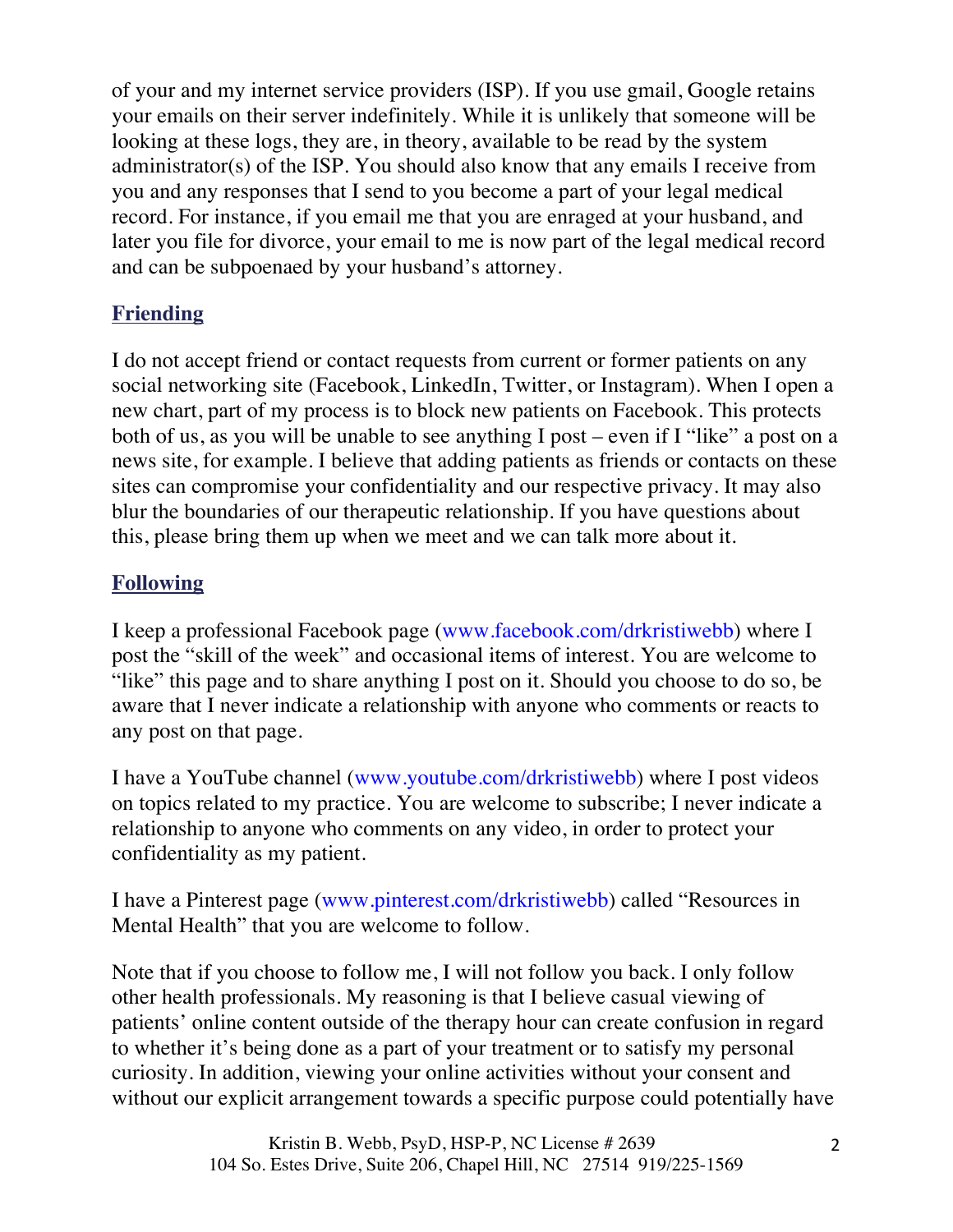a negative influence on our working relationship. If there are things from your online life that you wish to share with me, please bring them into our sessions where we can view and explore them together, during the therapy hour.

#### **Use of Search Engines**

It is not a part of my practice to search for patients on Google or Facebook or other search engines. Extremely rare exceptions may be made during times of crisis. If I have a reason to suspect that you are in danger and you have not been in touch with me via our usual means (coming to appointments, by phone, or texting using Signal) there might be an instance in which using a search engine (to find you, find someone close to you, or to check on your recent status updates) becomes necessary as part of ensuring your welfare. These are unusual situations and if I ever resort to such means, I will fully document it and discuss it with you when we next meet.

#### **Business Review Sites**

You may find my psychology practice on sites such as Yelp, Healthgrades, Yahoo Local, Bing, or other places which list businesses. Some of these sites include forums in which users rate their providers and add reviews. Many of these sites comb search engines for business listings and automatically add listings regardless of whether the business has added itself to the site. If you should find my listing on any of these sites, please know that my listing is not a request for a testimonial, rating, or endorsement from you as my patient.

The American Psychological Association's Ethics Code states under Principle 5.05 that it is unethical for psychologists to solicit testimonials: "Psychologists do not solicit testimonials from current therapy clients/patients or other persons who because of their particular circumstances are vulnerable to undue influence."

Of course, you have a right to express yourself on any site you wish. But due to confidentiality, I cannot respond to any review on any of these sites whether it is positive or negative. I urge you to take your own privacy as seriously as I take my commitment of confidentiality to you. You should also be aware that if you are using these sites to communicate indirectly with me about your feelings about our work, there is a good possibility that I may never see it.

If we are working together, I hope that you will bring your feelings and reactions to our work directly into the therapy process. This can be an important part of therapy, even if you decide we are not a good fit. None of this is meant to keep you from sharing that you are in therapy with me wherever and with whomever you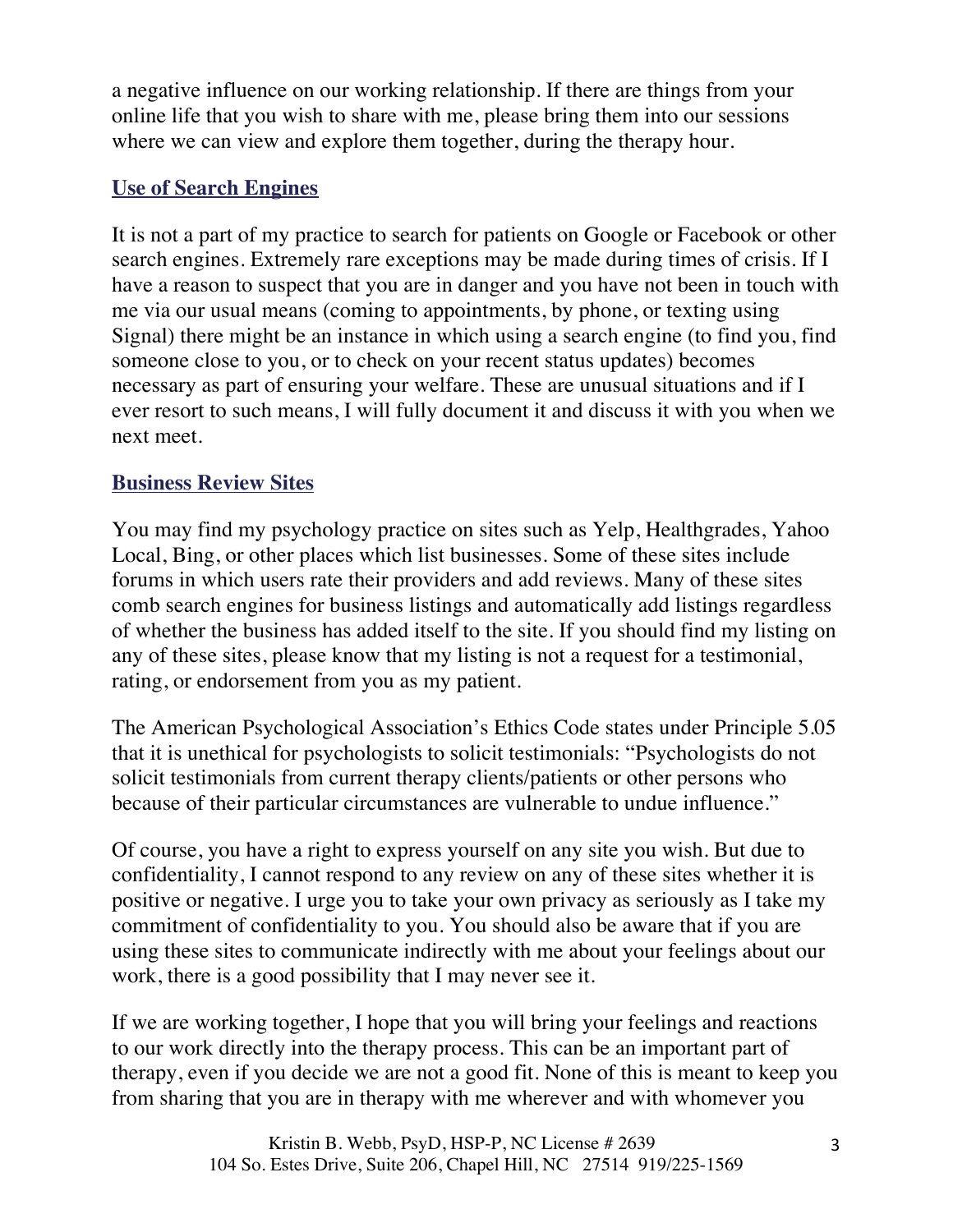like. Confidentiality means that I cannot tell people that you are my patient and my Ethics Code prohibits me from requesting testimonials. But you are more than welcome to tell anyone you wish that I'm your therapist or how you feel about the treatment I provided to you, in any forum of your choosing.

If you do choose to write something on a business review site, I hope you will keep in mind that you may be sharing personally revealing information in a public forum. I urge you to create a pseudonym that is not linked to your regular email address or friend networks for your own privacy and protection.

If you feel I have done something harmful or unethical and you do not feel comfortable discussing it with me, you can always contact the NC Psychology Board, which oversees licensing in this state, and they will review the services I have provided: North Carolina Psychology Board 895 State Farm Road, Suite 101 Boone, NC 28607 828/262-2258.

### **Location-Based Services**

If you use location-based services on your mobile phone, you may wish to be aware of the privacy issues related to using these services. If you have GPS tracking enabled on your device, it is possible that others may surmise that you are a therapy patient due to check-ins at my office on a weekly basis. Please be aware of this risk if you are intentionally "checking in" from my office or if you have a passive LBS app enabled on your phone.

### **Why I Don't Use Email or SMS Texting**

Every email either of us sends or receives contains at least two email addresses: yours and mine. It is also going to be about something related to psychotherapy, even if that is as simple as your appointment time. Email addresses can be used very easily to identify people, and that puts them on the list of 18 things HIPAA defines as "personally identifying." Personally identifying information (your email address) plus health information (you have an appointment with me) equals what HIPAA calls "protected health information" (PHI) and it is the law that I must do everything in my power to keep protected health information private, confidential, and secure.

If you or someone you know has nosy or abusive people in your life – even a curious 3-year-old! - you may be familiar with the vulnerability of phones, laptops, tablets, and desktop computers.

A less obvious version of this problem is in work or school email accounts. Those

Kristin B. Webb, PsyD, HSP-P, NC License # 2639 104 So. Estes Drive, Suite 206, Chapel Hill, NC 27514 919/225-1569